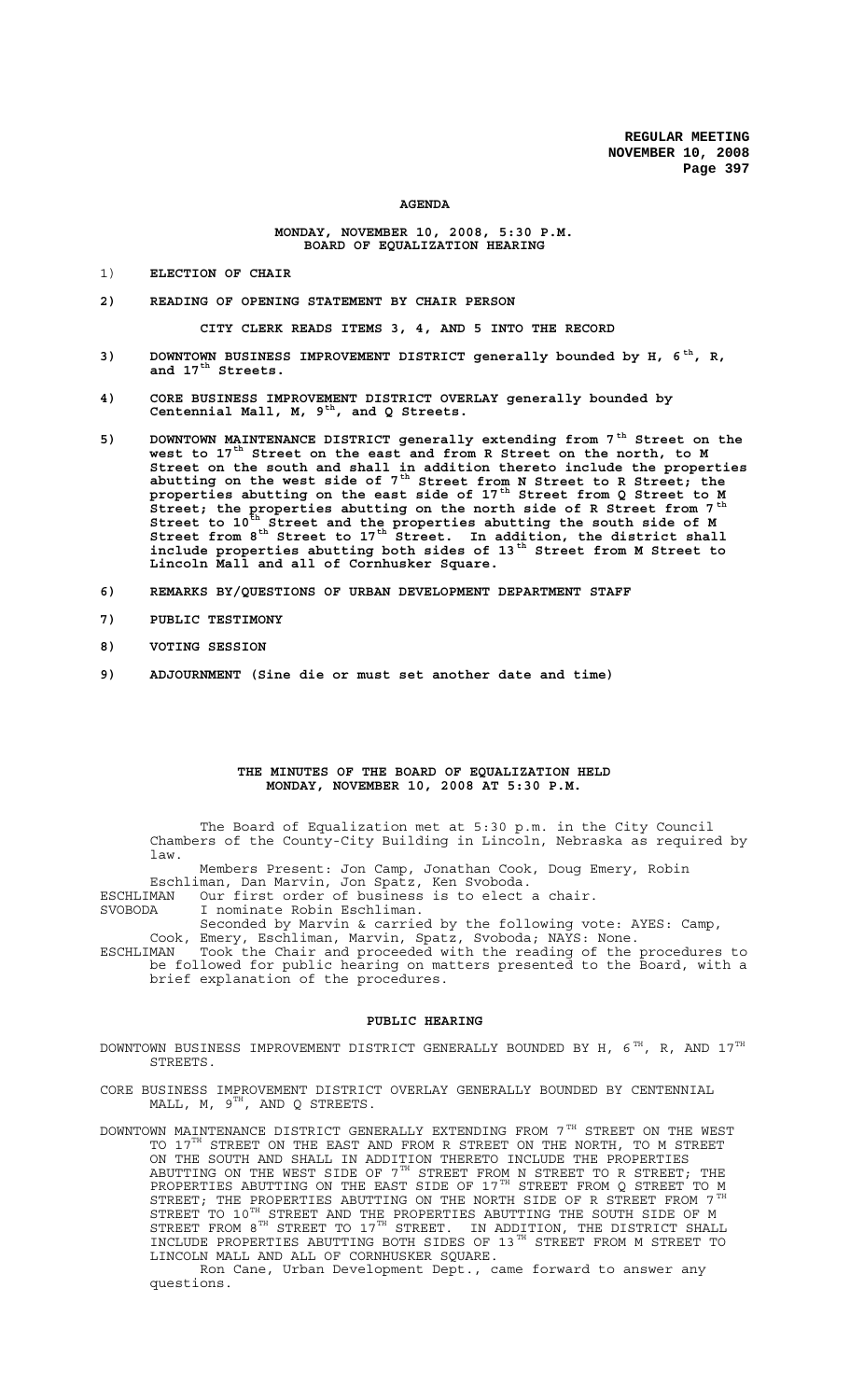## **VOTING SESSION**

DOWNTOWN BUSINESS IMPROVEMENT DISTRICT generally bounded by H,  $6^{th}$ , R, and  $17^{th}$ Streets;

CORE BUSINESS IMPROVEMENT DISTRICT OVERLAY generally bounded by Centennial Mall, M,  $9^{\text{th}}$ , and Q Streets;

DOWNTOWN MAINTENANCE DISTRICT generally extending from  $7^\mathrm{th}$  Street on the west to  $17<sup>th</sup>$  Street on the east and from R Street on the north, to M Street on the south and shall in addition thereto include the properties abutting on the west side of  $7<sup>th</sup>$  Street from N Street to R Street; the properties abutting on the east side of 17<sup>th</sup> Street from Q Street to M .<br>Street; the properties abutting on the north side of R Street from 7<sup>th</sup> Street to  $10^{\text{th}}$  Street and the properties abutting the south side of M Street from  $8^{th}$  Street to  $17^{th}$  Street. In addition, the district shall include properties abutting both sides of 13<sup>th</sup> Street from M Street to Lincoln Mall and all of Cornhusker Square:

MARVIN Moved approval. Seconded by Emery & carried by the following vote: AYES: Camp, Cook, Emery, Eschliman, Marvin, Spatz, Svoboda; NAYS: None.

#### **ADJOURNMENT**

### **5:35 P.M.**

EMERY Moved to adjourn Sine Die the Board of Equalization meeting. Seconded by Marvin & carried by the following vote: AYES: Camp, Cook, Emery, Eschliman, Marvin, Spatz, Svoboda; NAYS: None.

 $\overline{a}$ 

i<br>L

Joan E. Ross, City Clerk

Judy Roscoe, Senior Office Assistant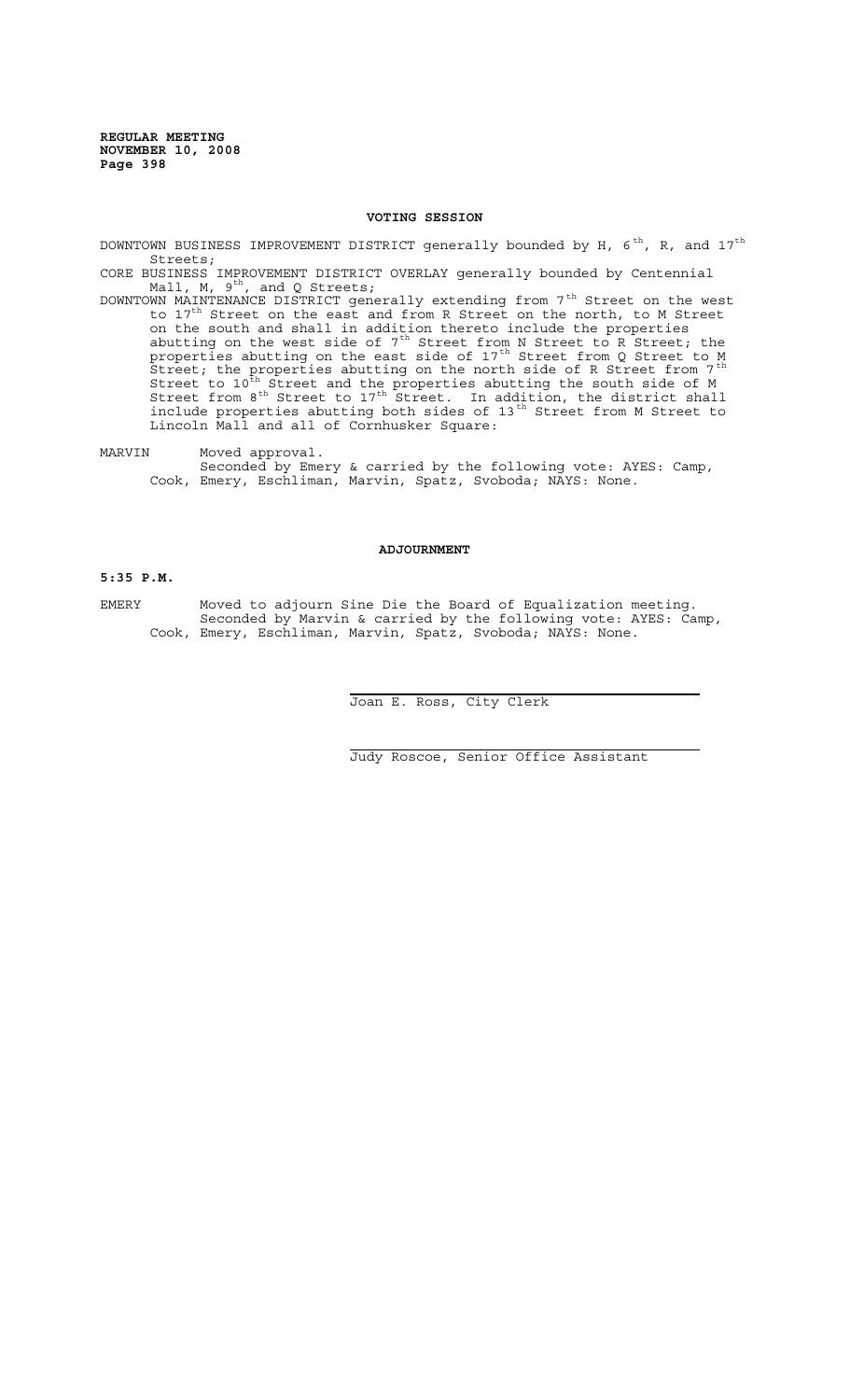#### **THE MINUTES OF THE REGULAR CITY COUNCIL MEETING HELD MONDAY, NOVEMBER 10, 2008 AT 5:30 P.M.**

The Meeting was called to order at 5:35 p.m. Present: Council Chair Eschliman; Council Members: Camp, Cook, Emery, Marvin, Spatz, Svoboda; City Clerk, Joan E. Ross. Council Chair Eschliman asked all present to stand and recite

the Pledge of Allegiance and observe a moment of silent meditation.

## **READING OF THE MINUTES**

EMERY Having been appointed to read the minutes of the City Council proceedings of November 3, 2008 reported having done so, found same correct.

Seconded by Marvin & carried by the following vote: AYES: Camp, Cook, Emery, Eschliman, Marvin, Spatz, Svoboda; NAYS: None.

#### **PUBLIC HEARING**

AMENDING CHAPTER 2.18 OF THE LINCOLN MUNICIPAL CODE RELATING TO THE CITY'S PURCHASING DIVISION TO UPDATE DEPARTMENT EXPENDITURE AMOUNTS AND TO INCORPORATE THE CHANGES TO THE CITY CHARTER APPROVED BY THE VOTERS IN THE MAY 2008 ELECTION, BY AMENDING SECTION 2.18.020 TO INCREASE THE LEVEL OF REPAIR EXPENDITURES WHICH REQUIRE PURCHASE BY BIDDING, AND TO CONFORM LANGUAGE TO THE REVISED CHARTER PROVISIONS; AMENDING SECTION 2.18.030 TO INCREASE THE THRESHOLD OF EXPENDITURES WHICH REQUIRE BIDDING TO \$25,000, TO UPDATE DEPARTMENT EXPENDITURE AMOUNTS, TO UPDATE OBSOLETE LANGUAGE TO REFLECT ELECTRONIC BIDDING PROVISIONS, TO PROVIDE ADDITIONAL GROUNDS UNDER WHICH THE CITY COULD DISQUALIFY VENDORS FROM BIDDING, TO CREATE AN APPEAL PROCESS FOR DISQUALIFIED VENDORS, AND TO STREAMLINE PURCHASING PROVISIONS ALLOWING JOINT PURCHASING WITH OTHER UNITS OF GOVERNMENT; BY AMENDING SECTION 2.18.060 TO AUTHORIZE THE PURCHASING AGENT TO REQUIRE PRE-DELIVERY OR POST DELIVERY INSPECTIONS FOR PURCHASES, AND TO REQUIRE INSPECTIONS FOR ALL PURCHASES OVER \$100,000; AND REPEALING SECTIONS 2.18.020, 2.18.030, AND 2.18.060 OF THE LINCOLN MUNICIPAL CODE AS HITHERTO EXISTING - Steve Huggenberger, Assistant City Attorney, came forward to provide a brief explanation of the changes. Some of the changes in Section 2.18.020 are two allowances by departments with one for \$1,500 for materials, parts, and supplies and the \$4,000 for repairs of equipment facilities is to be changed to \$10,000. 2.18.030 in Subsection F is to change the purchasing amount to \$25,000; Subsection N to increase the grounds in which a bidder can be declared irresponsible which previously could be done only if they defaulted on their bids or contracts. There will be several other grounds for that to occur now. It is suggested an appeal process is provided if a bidder is declared irresponsible. Performance issues would include failure to complete project, collusion, or unpaid debt to City. Subsection O will remove a requirement that if the purchasing agent goes out for a piggyback contract, a GSA piggyback or another state piggyback, they will not have to jump through the hoop to the extent of giving notice and preference to qualified local bidders which would eliminate the Purchasing Agent from having to go for bids before he did that which would take several weeks and he would have to take the lowest bidder which may have no relationship to the GSA price. 2.18.060 gives the Purchasing Agent additional authority to require pre-delivery or post-delivery inspections in order to determine compliance with whatever the specs are. Discretion is removed from the Purchasing Agent and requires the inspections.

Vince Mejer, Purchasing Agent, stated they have 15 to 20 bids over \$100,000 per year that would require minimum mandatory inspections. He will probably require more than the minimum mandatory inspections. It is at his discretion to require inspections up to a \$100,000.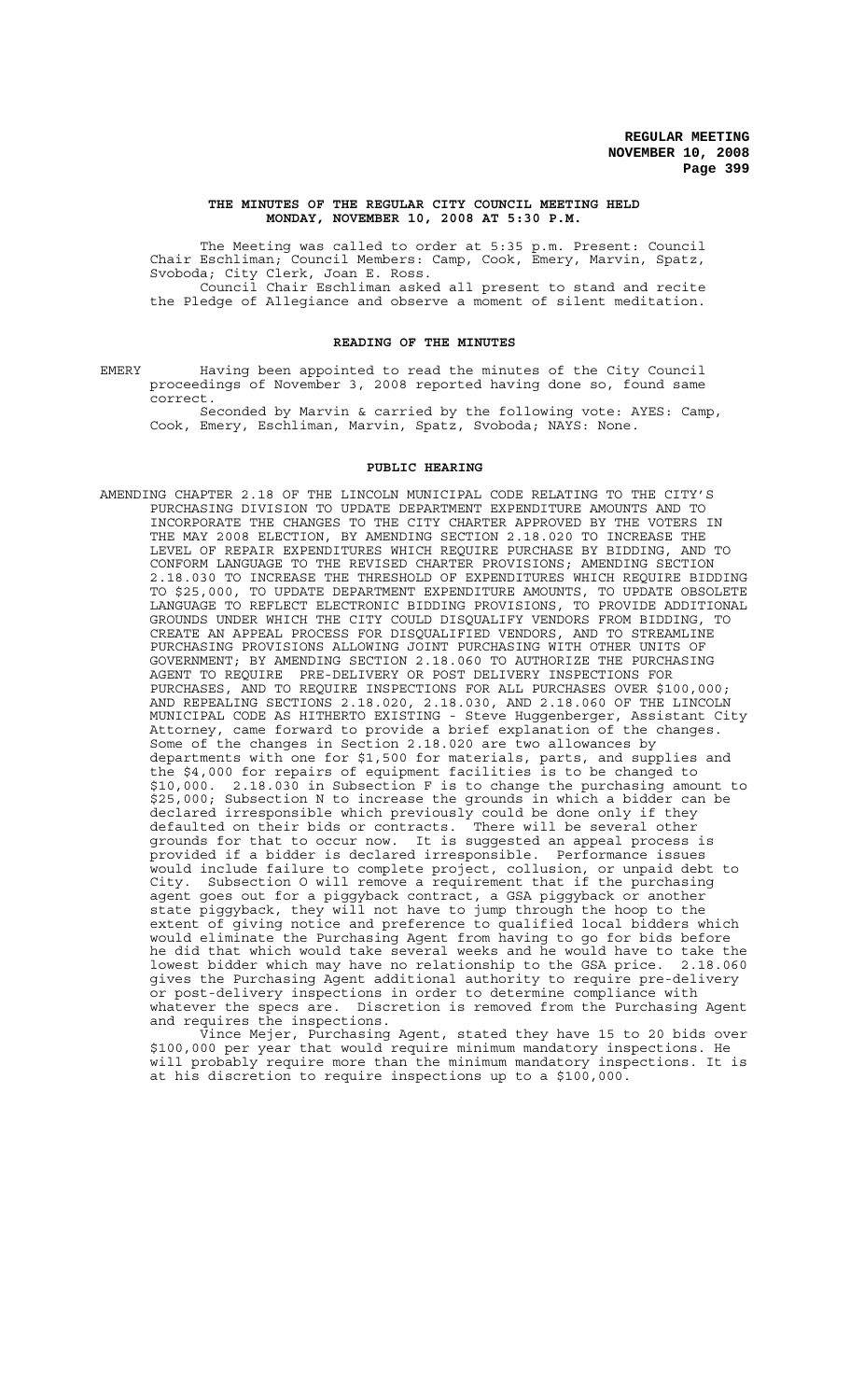Mr. Huggenberger stated the Charter and Code allows informal bidding requirements which are informal quotes. The department or director or whoever is making that purchase has a requirement to consult three vendors, get informal quotes and take the lowest informal quote that is under \$25,000 bidding requirement. The requirement includes the below \$10,000 for repairs.

This matter was taken under advisement.

APPROVING RFOX, INC. DBA RED FOX WESTSIDE GRILLE AS A KENO SATELLITE SITE AT 1339 WEST O STREET - John Hewitt, Big Red Keno, came forward on behalf of Red Fox to answer any questions.

This matter was taken under advisement.

APPROVING AN INTERLOCAL AGREEMENT BETWEEN THE CITY AND THE CITY OF LINCOLN LANCASTER COUNTY RAILROAD TRANSPORTATION SAFETY DISTRICT ACCEPTING THE TRANSFER OF FUNDING FOR THE WEST HAYMARKET STUDY - Kent Morgan, Planning Dept. and Chad Blahak, Public Works, Dept., came forward to answer any questions.

This matter was taken under advisement.

USE PERMIT 107C – APPLICATION OF NATIONAL RURAL ELECTRIC COOPERATIVE ASSOCIATION TO AMEND THE FIRETHORN OFFICE PARK USE PERMIT TO ADJUST THE FRONT YARD SETBACK FROM 20 FEET TO 6 FEET TO ALLOW A GROUND SIGN ON PROPERTY GENERALLY LOCATED TWO BLOCKS EAST OF THE INTERSECTION OF SOUTH 84TH STREET AND FIRETHORN LANE - Gus Ponstingl, Architectural Design Associates, came forward on behalf of National Rural Electric Cooperative Association to answer questions and to state this application has been recommended for approval by the Planning Commission. He stated the setback is only for a sign and will not have an affect on other property lines.

This matter was taken under advisement.

**\*\* END OF PUBLIC HEARING \*\***

# **COUNCIL ACTION**

# **REPORTS OF CITY OFFICERS**

CLERK'S LETTER AND MAYOR'S APPROVAL OF RESOLUTIONS AND ORDINANCES PASSED BY COUNCIL ON OCTOBER 27, 2008 - CLERK presented said report which was placed on file in the Office of the City Clerk.

APPROVING THE DISTRIBUTION OF FUNDS REPRESENTING INTEREST EARNINGS ON SHORT-TERM INVESTMENTS OF IDLE FUNDS DURING THE MONTH ENDED SEPTEMBER 30, 2008 - CLERK read the following resolution, introduced by John Spatz, who

moved its adoption:<br>A-85120 BE IT RESOLVE BE IT RESOLVED by the City Council of the City of Lincoln, Nebraska:

That during the month ended September 30, 2008, \$463,727.03 was earned from the investments of "IDLE FUNDS". The same is hereby distributed to the various funds on a pro-rata basis using the balance of each fund and allocating a portion of the interest on the ratio that such balance bears to the total of all fund balances.

Introduced by John Spatz Seconded by Marvin & carried by the following vote: AYES: Camp, Cook, Emery, Eschliman, Marvin, Spatz, Svoboda; NAYS: None.

- REPORT FROM CITY TREASURER OF FRANCHISE TAX FOR THE MONTH OF AUGUST & SEPTEMBER, 2008 FROM BLACK HILLS/NEBRASKA GAS UTILITY COMPANY, LLC - CLERK presented said report which was placed on file in the Office of the City Clerk. **(16-1)**
- REPORT FROM CITY TREASURER OF FRANCHISE TAX FOR THE THIRD QUARTER ENDING SEPTEMBER 30, 2008 FROM TIME WARNER CABLE - CLERK presented said report which was placed on file in the Office of the City Clerk. **(41-2518A)**
- REPORT FROM CITY TREASURER OF E911 TELECOMMUNICATIONS OCCUPATION TAX FOR THE MONTH OF SEPTEMBER, 2008: QWEST COMM., LEVEL 3 COMM., TWC DIGITAL PHONE, LEVEL 3 COMM., AT&T COMM. OF MIDWEST, GRANITE TELECOMM., ACN COMM., AT&T COMM. OF MIDWEST, BUDGET PREPAY, COMTEL TELCOM ASSETS; QUARTER ENDING SEPTEMBER, 2008: WINDSTREAM COMM. - CLERK presented said report which was placed on file in the Office of the City Clerk. **(20-02)**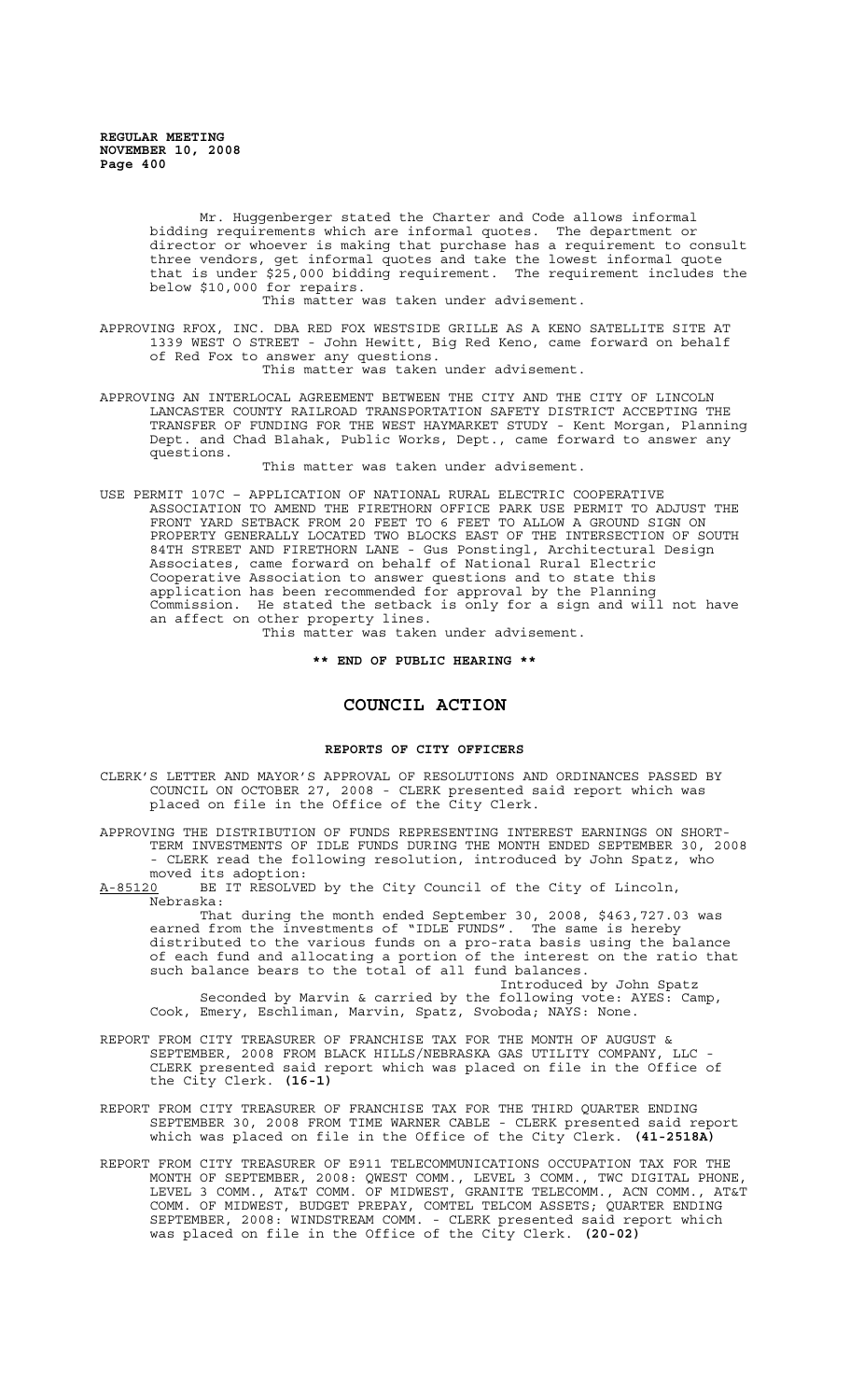REPORT FROM CITY TREASURER OF TELECOMMUNICATIONS OCCUPATION TAX FOR THE MONTH OF JULY, 2008: GUARANTEED PHONE SERVICE; JULY - SEPTEMBER, 2008: DIGIZIP.COM, CAUSE BASED COMMERCE, AMERIVISION, ASSOCIATION ADM., NECC TELECOM., COMTECH 21; AUGUST, 2008: NEBRASKA TECHNOLOGY & TELECOMM., WINDSTREAM NEBRASKA, WINDSTREAM SYSTEMS OF THE MIDWEST, CRICKET, USCOC OF GREATER IOWA, NEW CINGUALAR WIRELESS PCS, AT&T COMM. OF MIDWEST, TWC DIGITAL PHONE, SPRINT, GUARANTEED PHONE SERVICE, BROADBAND DYNAMICS, TCG OMAHA, QWEST, BELL ATLANTIC, NEW EDGE NETWORK, ONSTAR CORP., VIRGIN MOBILE USA, TELECORP, BROADWING, XO COMM. SERVICES, USCOC OF NEBRASKA/KANSAS, VERIZON SELECT SERVICES, MCLEOD USA, GRANITE, CINCINNATI BELL ANY DISTANCE, ADVANCED TEL INC, EARTHLINK, VOICECOM, GLOBALSTAR USA, INTELLICALL OPERATOR SERVICES, TRACFONE WIRELESS, WHOLESALE CARRIER, TRANS NATIONAL COMM. INT'L., GLOBAL CROSSING, UCN, WORKING ASSETS FUNDING SERVICE, PRIMUS, ACN COMM. SERVICES, CIMCO, BUSINESS PROD. SOLUTIONS, NORSTAN NETWORK SERVICES; SEPTEMBER, 2008: ALLTEL COMM. OF NEBRASKA, ALLTEL, NEXTEL, MCI, D&D, SPRINT SPECTRUM, GTC, ENHANCED COMM. NETWORK, LIGHTYEAR NETWORK SOLUTIONS, TRI-M, ZONE TELECOM., ACCERIS, NOS, NOSVA LIMITED, 800 RESPONSE INFORMATION SERVICES, LONG DISTANCE, UNITE PRIVATE NETWORKS, ENHANCED COMM. GROUP, 360NETWORKS (USA), FIRST COMM., COVISTA, BT AMERICAS, LDMI, ATS MOBILE TELEPHONE CO. - CLERK presented said report which was placed on file in the Office of the City Clerk. **(20)**

## **PETITIONS & COMMUNICATIONS - NONE**

#### **MISCELLANEOUS**

SETTING THE HEARING DATE OF MONDAY, DECEMBER 1, 2008 AT 1:30 P.M. FOR THE APPLICATION OF JOHN ESQUIVEL DBA THE RIB PIT FOR A CLASS C LIQUOR LICENSE LOCATED AT 1501 CENTER PARK RD. #100 - CLERK read the following resolution, introduced by John Spatz, who moved its adoption:

A-85121 BE IT RESOLVED by the City Council, of the City of Lincoln, that a hearing date is hereby set for Monday, December 1, 2008 at 1:30 p.m. or as soon thereafter as possible in the City Council Chambers, County-City Building, 555 S. 10<sup>th</sup> St., Lincoln, NE, for Application of John Esquivel dba The Rib Pit for a Class C liquor license located at 1501 Center Park Rd., #100.

If the Police Dept. is unable to complete the investigation by said time, a new hearing date will be set.

Introduced by John Spatz Seconded by Marvin & carried by the following vote: AYES: Camp, Cook, Emery, Eschliman, Marvin, Spatz, Svoboda; NAYS: None.

# **LIQUOR RESOLUTIONS - NONE**

# **ORDINANCES - 2ND READING & RELATED RESOLUTIONS (as required)**

AMENDING CHAPTER 2.18 OF THE LINCOLN MUNICIPAL CODE RELATING TO THE CITY'S PURCHASING DIVISION TO UPDATE DEPARTMENT EXPENDITURE AMOUNTS AND TO INCORPORATE THE CHANGES TO THE CITY CHARTER APPROVED BY THE VOTERS IN THE MAY 2008 ELECTION, BY AMENDING SECTION 2.18.020 TO INCREASE THE LEVEL OF REPAIR EXPENDITURES WHICH REQUIRE PURCHASE BY BIDDING, AND TO CONFORM LANGUAGE TO THE REVISED CHARTER PROVISIONS; AMENDING SECTION 2.18.030 TO INCREASE THE THRESHOLD OF EXPENDITURES WHICH REQUIRE BIDDING TO \$25,000, TO UPDATE DEPARTMENT EXPENDITURE AMOUNTS, TO UPDATE OBSOLETE LANGUAGE TO REFLECT ELECTRONIC BIDDING PROVISIONS, TO PROVIDE ADDITIONAL GROUNDS UNDER WHICH THE CITY COULD DISQUALIFY VENDORS FROM BIDDING, TO CREATE AN APPEAL PROCESS FOR DISQUALIFIED VENDORS, AND TO STREAMLINE PURCHASING PROVISIONS ALLOWING JOINT PURCHASING WITH OTHER UNITS OF GOVERNMENT; BY AMENDING SECTION 2.18.060 TO AUTHORIZE THE PURCHASING AGENT TO REQUIRE PRE-DELIVERY OR POST DELIVERY INSPECTIONS FOR PURCHASES, AND TO REQUIRE INSPECTIONS FOR ALL PURCHASES OVER \$100,000; AND REPEALING SECTIONS 2.18.020, 2.18.030, AND 2.18.060 OF THE LINCOLN MUNICIPAL CODE AS HITHERTO EXISTING - CLERK read an ordinance, introduced by Dan Marvin, amending Chapter 2.18 of the Lincoln Municipal Code relating to the City's Purchasing Division to update department expenditure amounts and to incorporate the changes to the City Charter approved by the voters in the May 2008 election, by amending Section 2.18.020 to increase the level of repair expenditures which require purchase by bidding, and to conform language to the revised Charter provisions; amending Section 2.18.030 to increase the threshold of expenditures which require bidding to \$25,000, to update department expenditure amounts, to update obsolete language to reflect electronic bidding provisions, to provide additional grounds under which the City could disqualify vendors from bidding, to create an appeal process for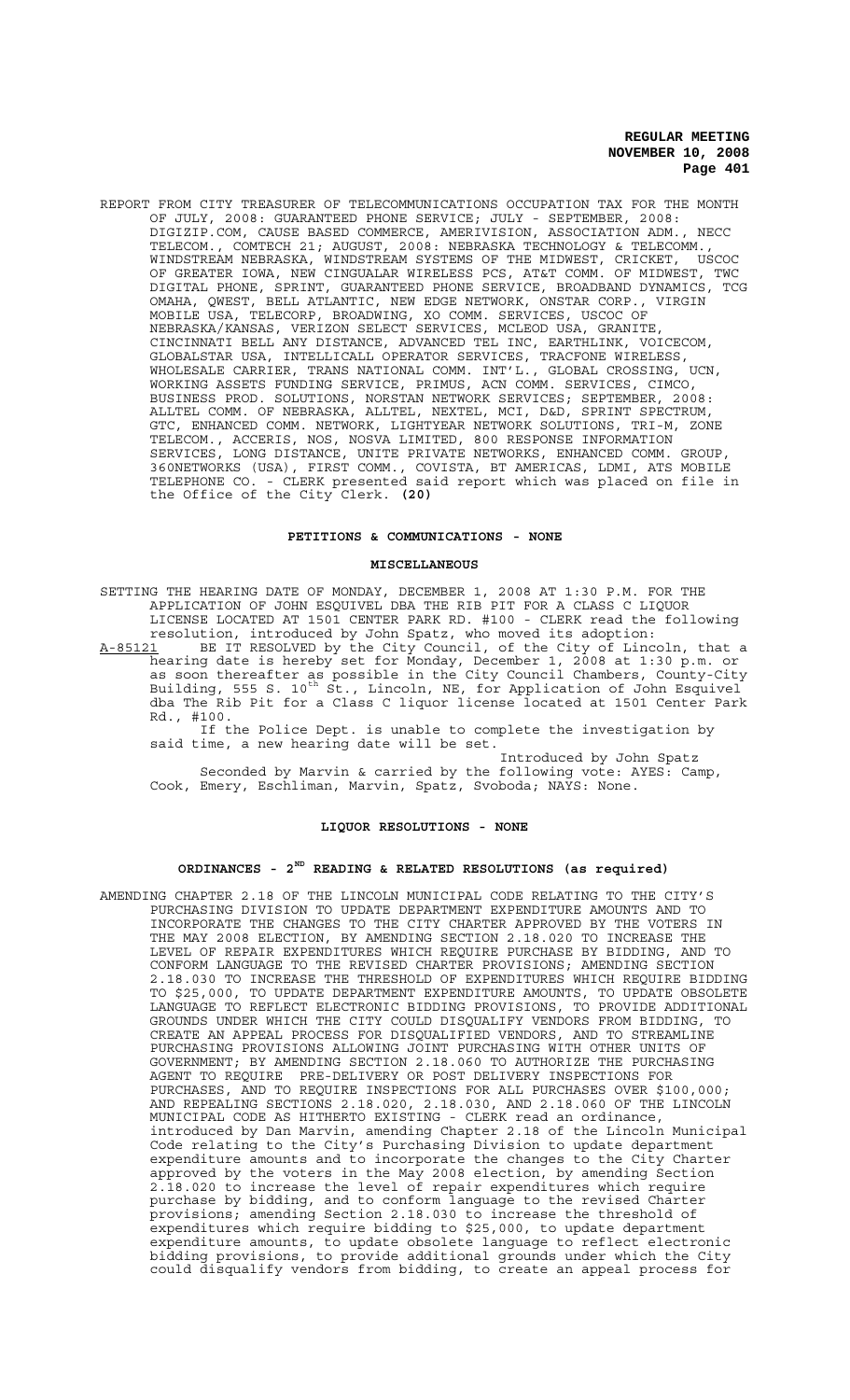disqualified vendors, and to streamline purchasing provisions allowing joint purchasing with other units of government; by amending Section 2.18.060 to authorize the Purchasing Agent to require pre-delivery or post delivery inspections for purchases, and to require inspections for all purchases over \$100,000; and repealing Sections 2.18.020, 2.18.030, and 2.18.060 of the Lincoln Municipal Code as hitherto existing, the second time.

CHANGE OF ZONE 08052 – APPLICATION OF VIEN C. LE FOR A CHANGE OF ZONE FROM B-1 LOCAL BUSINESS DISTRICT TO R-2 RESIDENTIAL DISTRICT ON PROPERTY GENERALLY LOCATED AT NORTH 45TH STREET AND W STREET - CLERK read an ordinance, introduced by Dan Marvin, amending the Lincoln Zoning District Maps adopted by reference and made a part of Title 27 of the Lincoln Municipal Code, pursuant to Section 27.05.020 of the Lincoln Municipal Code, by changing the boundaries of the districts established and shown thereon, the second time.

# **PUBLIC HEARING RESOLUTIONS**

APPROVING RFOX, INC. DBA RED FOX WESTSIDE GRILLE AS A KENO SATELLITE SITE AT 1339 WEST O STREET - CLERK read the following resolution, introduced by Dan Marvin, who moved its adoption:

A-85122 WHEREAS, the City of Lincoln and the County of Lancaster, Nebraska have entered into an Interlocal Agreement for the purposes of providing for a joint City-County keno lottery; and

WHEREAS, the City has entered into a contract for the operation of a keno type lottery with EHPV Lottery Services, LLC, a Nebraska limited liability company; and

WHEREAS, Section 5 of the Interlocal Agreement and Section 3(b) of the Keno Contract grant the City the authority to approve all satellite locations within the corporate limits of Lincoln; and

WHEREAS, all requirements under the Interlocal Agreement and the Keno Contract governing the establishment and location of keno satellite sites have been met.

NOW, THEREFORE, BE IT RESOLVED by the City Council of the City of Lincoln, Nebraska that a keno satellite site is hereby authorized at the location of RFox, Inc. dba Red Fox Westside Grille, 1339 West O Street, Lincoln, NE 68528.

The City Clerk is directed to return an executed copy of this Resolution to Red Fox Westside Grille and a copy to EHPV Lottery Services, LLC.

Introduced by Dan Marvin Seconded by Marvin & carried by the following vote: AYES: Camp, Emery, Marvin, Spatz, Svoboda; NAYS: Cook, Eschliman.

APPROVING A CONTRACT BETWEEN THE CITY OF LINCOLN, LANCASTER COUNTY AND ROBERTS DAIRY TO PROVIDE AND DELIVER MILK AND RELATED DAIRY PRODUCTS FOR THE LINCOLN AREA AGENCY ON AGING, LANCASTER MANOR, AND MIDTOWN CENTER THROUGH LOCAL INTER-GOVERNMENTAL COOPERATIVE PURCHASING WITH THE BOARD OF REGENTS OF THE UNIVERSITY OF NEBRASKA AT LINCOLN, FOR AN INITIAL THREE-YEAR TERM WITH TWO ADDITIONAL ONE-YEAR TERMS - CLERK read the following resolution, introduced by John Spatz for Dan Marvin who is abstaining, who moved its adoption:

A-85123 BE IT RESOLVED by the City Council of the City of Lincoln, Nebraska:

That the Contract between the City of Lincoln, Lancaster County, and Roberts Dairy to provide and deliver milk and related dairy products for the Lincoln Area Agency on Aging, Lancaster Manor, and Midtown Center through local inter-governmental cooperative purchasing with the Board of Regents of the University of Nebraska at Lincoln, for an initial three-year term with the option for two additional one-year terms, upon the terms and conditions as set forth in said Contract, which is attached hereto marked as Attachment "A" and made a part hereof by reference, is hereby accepted and approved and the Mayor is hereby authorized to execute said Contract on behalf of the City.

Introduced by Dan Marvin Seconded by Emery & carried by the following vote: AYES: Camp, Cook, Emery, Eschliman, Spatz, Svoboda; NAYS: None; ABSTAINED: Marvin.

APPROVING AN INTERLOCAL AGREEMENT BETWEEN THE CITY AND THE CITY OF LINCOLN LANCASTER COUNTY RAILROAD TRANSPORTATION SAFETY DISTRICT ACCEPTING THE TRANSFER OF FUNDING FOR THE WEST HAYMARKET STUDY - CLERK read the following resolution, introduced by Dan Marvin, who moved its adoption: A-85124 WHEREAS, the Interlocal Cooperation Act, Neb. Rev. Stat. § 13-801, A-85124 WHEREAS, the Interlocal Cooperation Act, Neb. Rev. Stat. § 13-80<br>et seq., permits local governmental units to cooperate with other such units to make the most efficient use of their powers on the basis of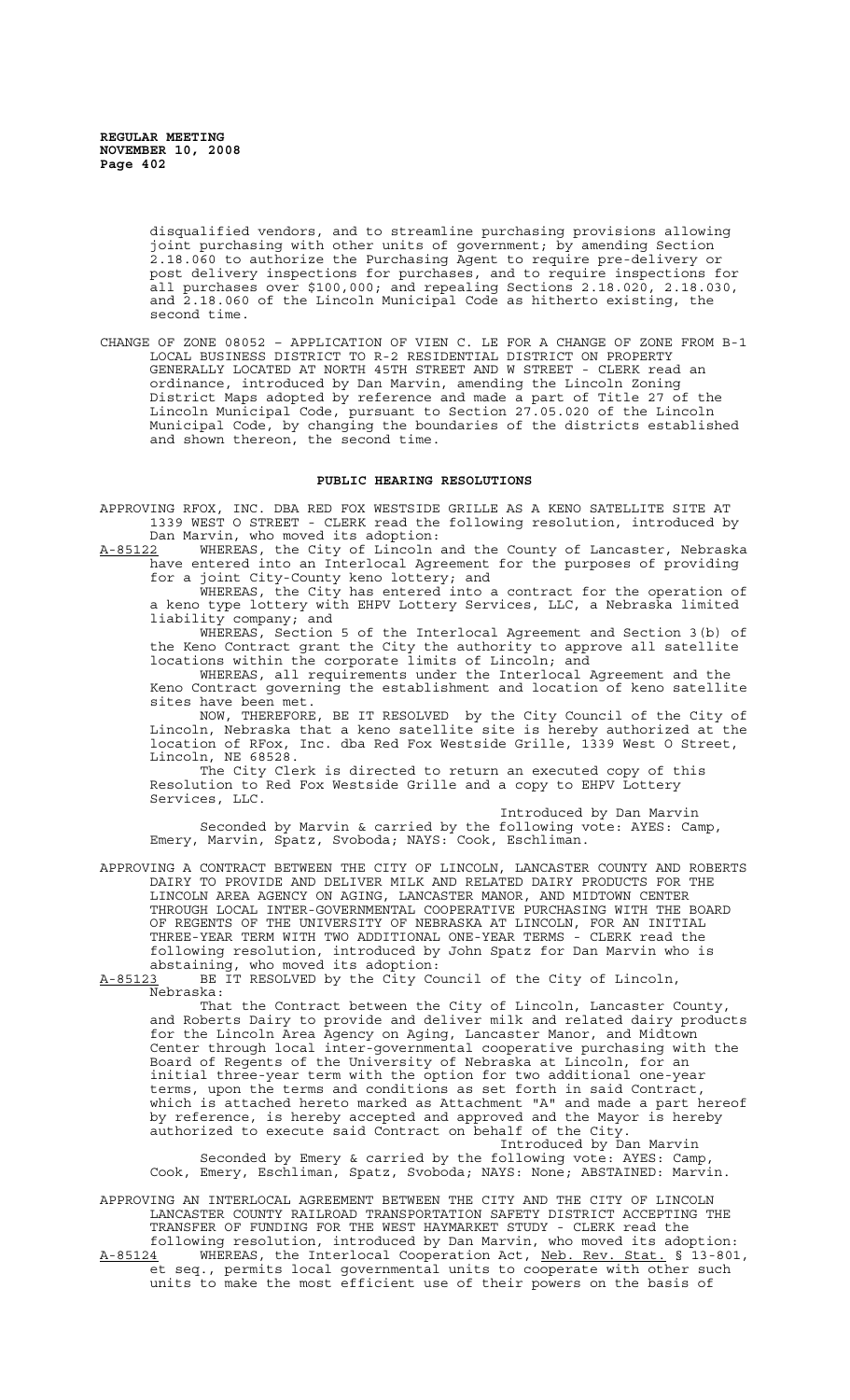mutual advantage; and

WHEREAS, the City of Lincoln, Nebraska (City) and the Lincoln/Lancaster County Railroad Transportation Safety District (District) desire to cooperate together in the design, right-of-way acquisition and construction activities for the West Haymarket Project; and

WHEREAS, the District has allotted \$200,000 in its 2008-2009 budget for participation in the project.

NOW, THEREFORE, BE IT RESOLVED by the City Council of the City of Lincoln, Nebraska:

That the Interlocal Agreement between the City and the Lancaster County Railroad Transportation Safety District attached hereto as Exhibit "A" in connection with the design and preliminary engineering of railroad related items for the West Haymarket Project in Lincoln, Lancaster County, Nebraska, is hereby approved and the Mayor is authorized to execute the same on behalf of the City.

Introduced by Dan Marvin Seconded by Emery & carried by the following vote: AYES: Camp, Cook, Emery, Eschliman, Marvin, Spatz, Svoboda; NAYS: None.

USE PERMIT 107C – APPLICATION OF NATIONAL RURAL ELECTRIC COOPERATIVE ASSOCIATION TO AMEND THE FIRETHORN OFFICE PARK USE PERMIT TO ADJUST THE FRONT YARD SETBACK FROM 20 FEET TO 6 FEET TO ALLOW A GROUND SIGN ON PROPERTY GENERALLY LOCATED TWO BLOCKS EAST OF THE INTERSECTION OF SOUTH 84TH STREET AND FIRETHORN LANE - CLERK read the following resolution, introduced by Dan Marvin, who moved its adoption:

A-85125 WHEREAS, National Rural Electric Cooperative Association has submitted an application in accordance with Sections 27.27.080 of the Lincoln Municipal Code designated as Use Permit No. 107C to amend the existing use permit by adjusting the front yard setback from 20 feet to 6 feet to allow a ground sign, on property generally located two blocks east of the intersection of South 84th Street and Firethorn Lane, and legally described as:

Lot 1, Firethorn 25th Addition, Lincoln, Lancaster County, Nebraska; and

WHEREAS, the real property adjacent to the area included within the site plan for this amendment to the development within the use permit will not be adversely affected; and

WHEREAS, said site plan together with the terms and conditions hereinafter set forth are consistent with the intent and purpose of Title 27 of the Lincoln Municipal Code to promote the public health, safety, and general welfare.

NOW, THEREFORE, BE IT RESOLVED by the City Council of the City of Lincoln, Nebraska:

That the application of National Rural Electric Cooperative Association, hereinafter referred to as "Permittee", to amend the existing use permit by adjusting the front yard setback from 20 feet to 6 feet to allow a ground sign, on the property legally described above be and the same is hereby granted under the provisions of Section 27.27.080 of the Lincoln Municipal Code upon condition that construction and operation of said development be in substantial compliance with said application, the site plan, and the following additional express terms, conditions, and requirements:

1. This permit approves an adjustment of the front yard setback from 20 feet to 6 feet to allow a ground sign on Lot 1, Firethorn 25th Addition.

2. Before receiving building permits, the Permittee shall cause to be prepared and submitted to the Planning Department a revised and reproducible final site plan including five copies showing the following revisions:

- a. Label the subject lot on the site plan as Lot 5, and remove the parking lot detail showing individual parking spaces.
- b. Revise General Note #12 to state "The front yard setback on Lot 5 is adjusted from 20' to 6' to allow a ground sign as shown. Otherwise, signs need not be shown on this site plan, but need to be in compliance with Chapter 27.69 of the Lincoln Zoning Ordinance, and must be approved by Building & Safety Department prior to installation".
- c. Label Montello Road as Firethorn Lane.
- d. Indicate the lines of sight distance to demonstrate compliance with the requirements of the Design Standards.

3. Prior to the issuance of a building permit, the construction plans must substantially comply with the approved plans.

4. The physical location of all setbacks and yards, buildings, parking and circulation elements, and similar matters must be in substantial compliance with the location of said items as shown on the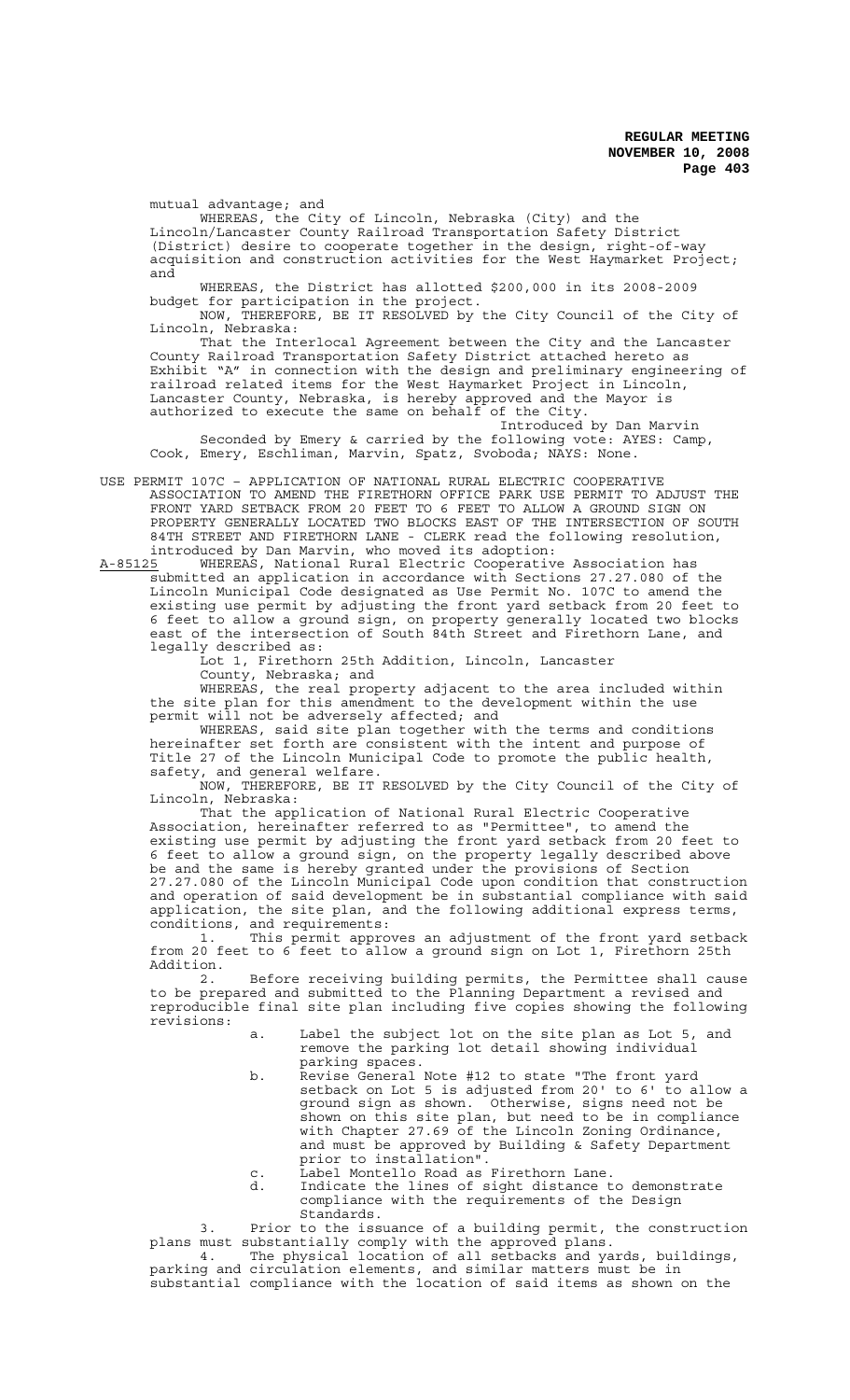> approved site plan.<br>5. The ter The terms, conditions, and requirements of this resolution shall run with the land and be binding upon the Permittee, its

successors and assigns. 6. The Permittee shall sign and return the letter of acceptance to the City Clerk within 60 days following the approval of the special permit, provided, however, said 60-day period may be extended up to six

months by administrative amendment. The City Clerk shall file a copy of the resolution approving the special permit and the letter of acceptance with the Register of Deeds, filling fees therefor to be paid in advance by the Permittee.

7. The site plan as approved with this resolution voids and supersedes all previously approved site plans, however all resolutions/ordinances approving previous permits remain in full force and effect except as specifically amended by this resolution. Introduced by Dan Marvin

Seconded by Emery & carried by the following vote: AYES: Camp, Cook, Emery, Eschliman, Marvin, Spatz, Svoboda; NAYS: None.

# **ORDINANCE - 1ST READING & RELATED RESOLUTIONS (AS REQUIRED)**

- APPROVING A SUBLEASE AGREEMENT BETWEEN THE CITY AND GOODWILL INDUSTRIES FOR PROVIDING JOB TRAINING AND EMPLOYMENT SERVICES UNDER THE WORKFORCE INVESTMENT ACT FOR A TERM OF TWO YEARS FROM JANUARY 1, 2009 TO DECEMBER 31, 2010 - CLERK read an ordinance, introduced by John Spatz, accepting and approving a Sublease Agreement between the City of Lincoln, Nebraska and Goodwill Industries for a lease of space at 1010 N Street, Lincoln, Lancaster County, Nebraska for a term of January 1, 2009 through December 31, 2010 whereby the City of Lincoln is subleasing space to Goodwill Industries, at the One Stop Career Center for providing job training and employment services under the Workforce Investment Act, the first time.
- AMENDING SECTION 5.38.050 OF THE LINCOLN MUNICIPAL CODE TO INCREASE PERMIT FEES FOR MOTELS, HOTELS, ROOMING, LODGING, AND APARTMENT HOUSES; AND REPEALING SECTION 5.38.050 OF THE LINCOLN MUNICIPAL CODE AS HITHERTO EXISTING - PRIOR to reading:
- COOK Moved to withdraw Bill No. 08-157 from the Agenda to be reintroduced at a later date.

Seconded by Marvin & **LOST** by the following vote: AYES: Cook, Marvin; NAYS: Camp, Emery, Eschliman, Spatz, Svoboda.

- CAMP  $M$  Moved to have  $1^{st}$  reading suspended to have introduction on December 1,2008 with Public Hearing on 12/8/08 at 5:30 p.m. Seconded by Marvin & carried by the following vote: AYES: Camp, Cook, Emery, Eschliman, Marvin, Spatz, Svoboda; NAYS: None.
- APPROVING AND RATIFYING A LEASE AGREEMENT BETWEEN THE CITY AND LAMAR COMPANIES FOR ADVERTISING ON THE BILLBOARD GENERALLY LOCATED AT NORTH 27TH AND Y STREETS FROM OCTOBER 1, 2008 TO APRIL 1, 2009 - CLERK read an ordinance, introduced by John Spatz, ratifying and approving a Lease Agreement between the City of Lincoln and The Lamar Companies for the lease of billboard space for advertising at 27<sup>th</sup> and Y Streets, for a term commencing on October 1, 2008 and terminating on April 1, 2009, the first time.

# **ORDINANCES - 3RD READING & RELATED RESOLUTIONS (as required)**

AMENDING ORDINANCE NO. 19110, PASSED BY THE CITY COUNCIL ON JULY 28, 2008, TO INCLUDE LOTS 14-19, BLOCK 3, MCMURTRY'S ADDITION, IN THE CHANGE OF ZONE FROM R-6 RESIDENTIAL DISTRICT TO O-1 OFFICE DISTRICT, ON PROPERTY GENERALLY LOCATED AT THE SOUTHEAST CORNER OF SOUTH 18TH STREET AND K STREET - CLERK read an ordinance, introduced by Doug Emery, amending Ordinance 19110 passed by the City Council of the City of Lincoln, Nebraska on July 28, 2008, for a change of zone from the R-6 and R-7 Residential Districts to the O-1 Office District on property generally located at South 18th and K Streets, to correct the legal description, the third time.

EMERY Moved to pass the ordinance as read.

Seconded by Svoboda & carried by the following vote: AYES: Camp, Cook, Emery, Eschliman, Marvin, Spatz, Svoboda; NAYS: None. The ordinance, being numbered **#19175**, is recorded in Ordinance Book #26, Page